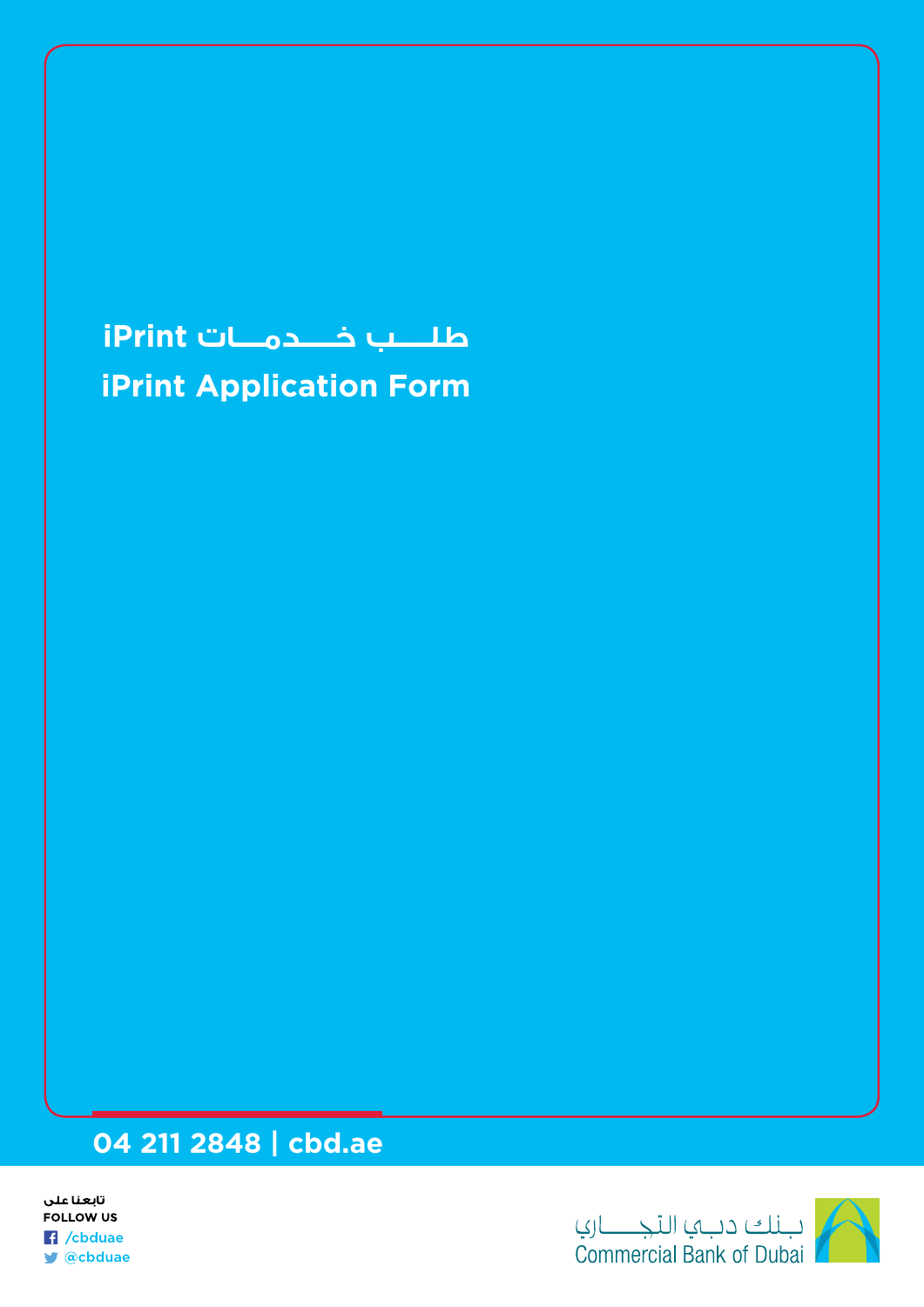## **طـلـــــب خـــــدمـــــات iPrint iPrint Application Form**



التاريخ: \_\_\_\_\_\_\_\_\_\_\_/ \_\_\_\_\_\_/ \_\_\_\_\_\_ :Date

| 1. Company Details    | 1- بيانات الشركة |
|-----------------------|------------------|
| Company Name          | - اسم الشر کة    |
| <b>Account Number</b> | رقم الحساب ِ     |

| 2. iPrint Account Details    |                             |                                                        |                                                        | ٢- بيانات حساب طباعة شيكات                             |
|------------------------------|-----------------------------|--------------------------------------------------------|--------------------------------------------------------|--------------------------------------------------------|
| رقم الحساب<br>Account Number | اسم الحساب<br>Account Title | الاسم الموقع والتوقيع<br>Signatory Name &<br>Signature | الاسم الموقع والتوقيع<br>Signatory Name &<br>Signature | الاسم الموقع والتوقيع<br>Signatory Name &<br>Signature |
|                              |                             |                                                        |                                                        |                                                        |
|                              |                             |                                                        |                                                        |                                                        |
|                              |                             |                                                        |                                                        |                                                        |
|                              |                             |                                                        |                                                        |                                                        |
|                              |                             |                                                        |                                                        |                                                        |
|                              |                             |                                                        |                                                        |                                                        |
|                              |                             |                                                        |                                                        |                                                        |
|                              |                             |                                                        |                                                        |                                                        |
|                              |                             |                                                        |                                                        |                                                        |
|                              |                             |                                                        |                                                        |                                                        |
|                              |                             |                                                        |                                                        |                                                        |
|                              |                             |                                                        |                                                        |                                                        |
|                              |                             |                                                        |                                                        |                                                        |
|                              |                             |                                                        |                                                        |                                                        |
|                              |                             |                                                        |                                                        |                                                        |
|                              |                             |                                                        |                                                        |                                                        |
|                              |                             |                                                        |                                                        |                                                        |

| Digital Signature<br>Yes              | No                   |                           | ا نعم       | التوقيع الالكتروني                                              |
|---------------------------------------|----------------------|---------------------------|-------------|-----------------------------------------------------------------|
| If Digital Signature(s) are Required: | All Signature(s)     |                           |             | اذا التوقيع/التواقيع الالكتروني مطلوب: ﴿ لَـــــا جميع التواقيع |
|                                       | Partial Signature(s) | لـــــا توقيع/تواقيع جزئي |             |                                                                 |
| <b>MICR</b><br>Cheque Type:           | Non MICR             | Cheque Type:              | <b>MICR</b> | Non MICR                                                        |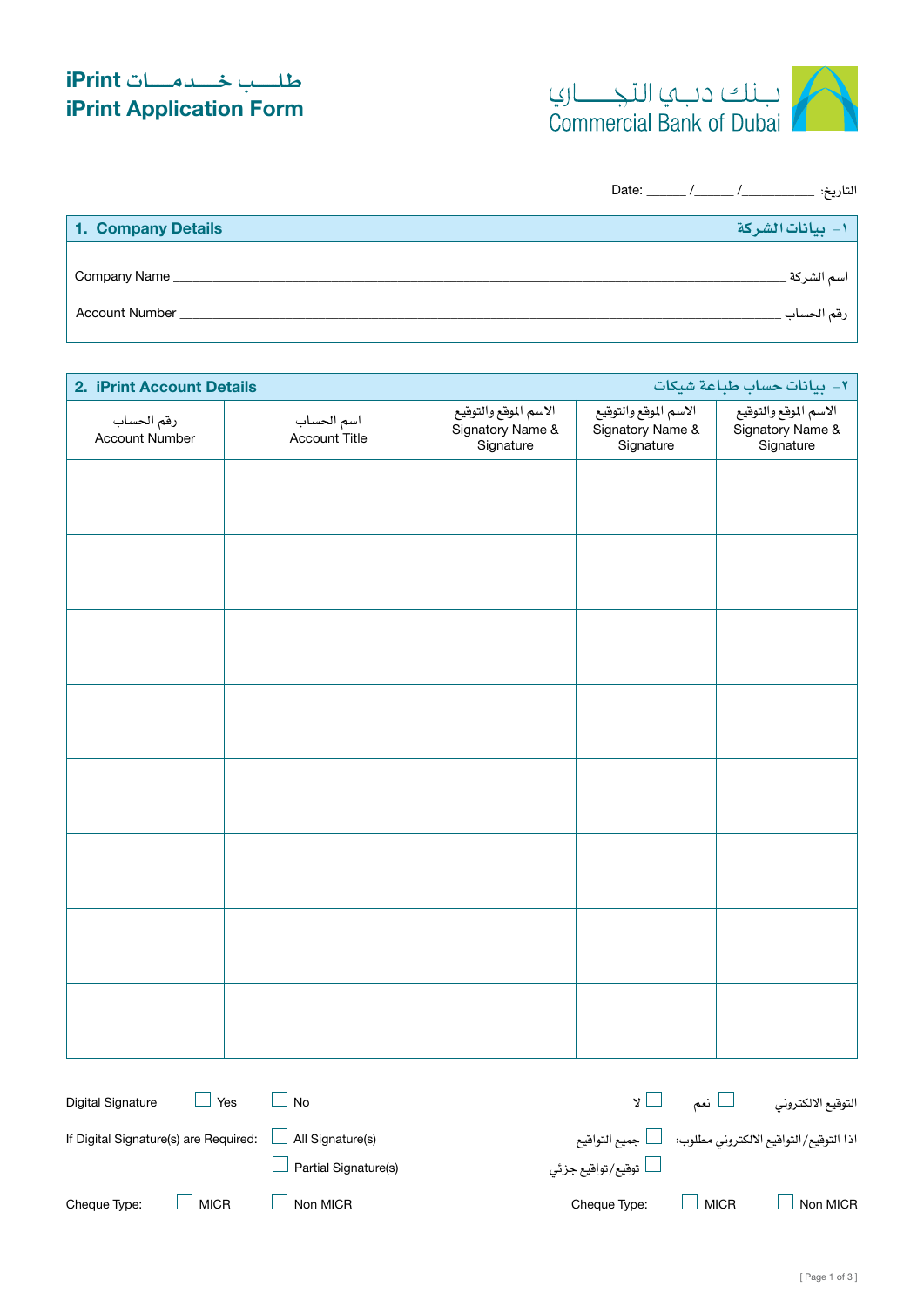| 3. iPrint Signatory Details         |                              |                                             |                                                                                                                                     |                                                                                     | ٣- بيانات الموقع طباعة الشيكات          |
|-------------------------------------|------------------------------|---------------------------------------------|-------------------------------------------------------------------------------------------------------------------------------------|-------------------------------------------------------------------------------------|-----------------------------------------|
| رقم الحساب<br><b>Account Number</b> | اسم الموقع<br>Signatory Name | تعليمات الموقع<br>Signature<br>Instructions | التوقيع الالكتروني المطلوب (نعم/  <br>  2) ( اذا تتطلب توقيع جزئي)<br>Digital Signature Required<br>(Yes/No) (if partial signature) | القوى الموقعة (الفردية/<br>المشتركة)<br><b>Signatory Powers</b><br>(Singly/Jointly) | نموذج التوقيع<br>Specimen<br>Signature* |
|                                     |                              |                                             |                                                                                                                                     |                                                                                     |                                         |
|                                     |                              |                                             |                                                                                                                                     |                                                                                     |                                         |
|                                     |                              |                                             |                                                                                                                                     |                                                                                     |                                         |
|                                     |                              |                                             |                                                                                                                                     |                                                                                     |                                         |
|                                     |                              |                                             |                                                                                                                                     |                                                                                     |                                         |
|                                     |                              |                                             |                                                                                                                                     |                                                                                     |                                         |
|                                     |                              |                                             |                                                                                                                                     |                                                                                     |                                         |
|                                     |                              |                                             |                                                                                                                                     |                                                                                     |                                         |
|                                     |                              |                                             |                                                                                                                                     |                                                                                     |                                         |

| Debit Account for iPrint            |     |           |                      | حساب الخصم                  |
|-------------------------------------|-----|-----------|----------------------|-----------------------------|
| Debit Account for Special Cheques _ |     |           |                      | حساب الخصم للشيكات الخاصة ـ |
| Number of Cheques                   |     |           |                      | رقم الشيكات ِ               |
| A/C Number                          |     |           |                      | رقم الحساب                  |
| Sample Cheques Required             | Yes | $\Box$ No | $\Box$ نعم $\Box$ لا | نماذج الشيكات مطلوبة        |
| If yes, then Sample Cheque Attached | Yes | No        |                      |                             |

\*Note: Signature provided must be same as per account mandate in the bank's record and shall advise the Bank of any change that occurs in the account mandate from time to time which includes but not limited to change in powers in signatories, mandate documents and all such forms as the Bank deems appropriate documented evidence for such change in the account mandate.

\***مالحظة:** يجب أن تكون التواقيع مطابقة للتواقيع املوجودة يف تفوي�ض احل�ساب يخ سجلات البنك ويجب إعلام البنك بأية تغييرات تطرأ على تفويض الحساب من وقت إلى آخر. تضم هذه التغييرات ولا تقتصر على تغييرات في القوى الوقعة وتفويض المستندات وجميع هذه الاستمارات التي يعتقد البنك أنها أدلة موثقة تناسب إجراء مثل هذه التغييرات يفّ تفويض الحساب.